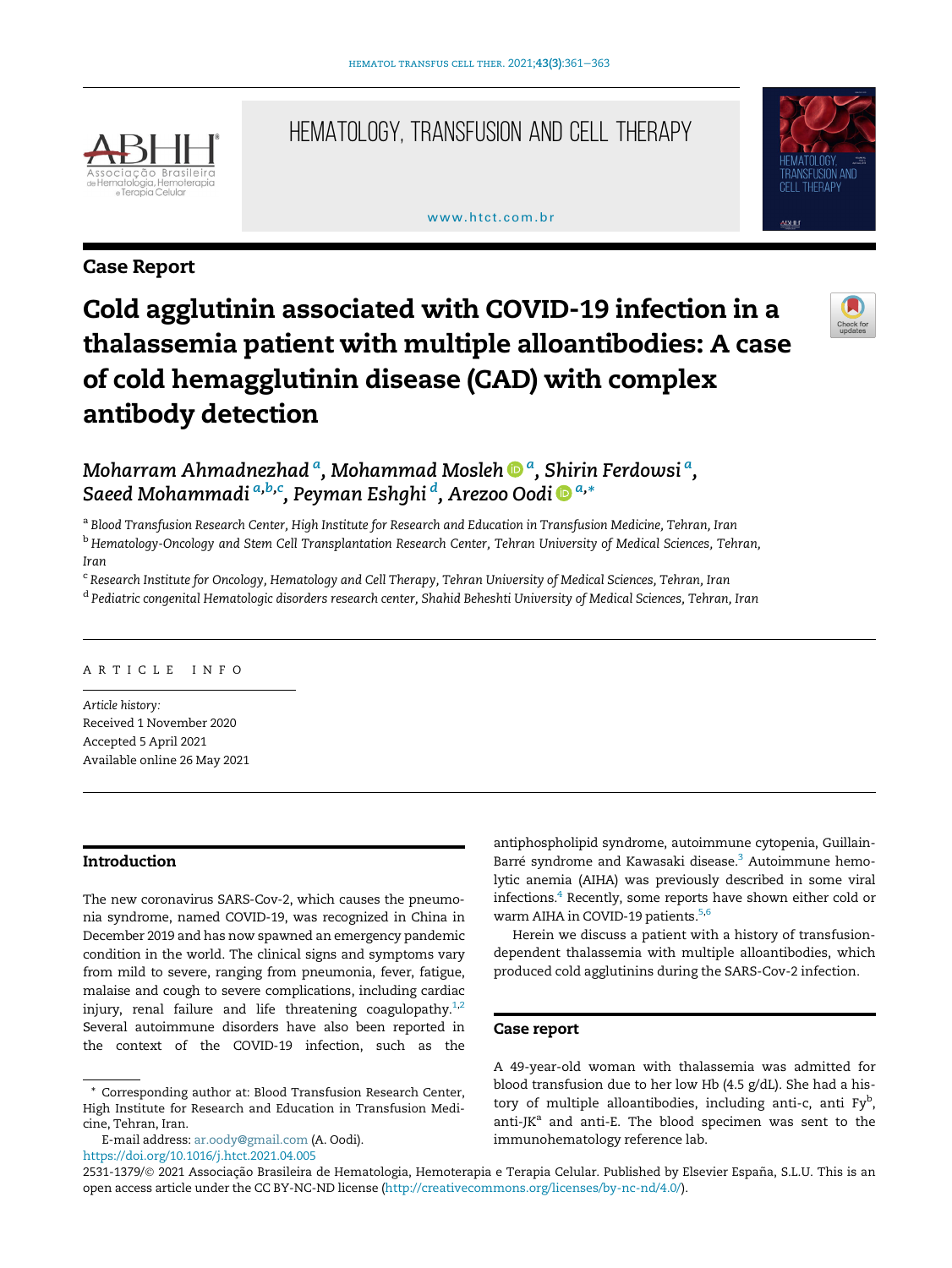<span id="page-1-2"></span>

| Table 1 - Cross-match results with phenotype matched<br>donor red cells. |                  |                              |                              |
|--------------------------------------------------------------------------|------------------|------------------------------|------------------------------|
|                                                                          | IS.              | 37 °C.                       | AHG                          |
| Patient plasma<br>Adsorbed plasma                                        | $4+$<br>$\Omega$ | $2+$ out of $4+$<br>$\Omega$ | $2+$ out of $4+$<br>$\Omega$ |
| IS: Immediate Spin; AHG: Anti Human Globulin.                            |                  |                              |                              |

The alloantibodies were reconfirmed with an 11-cell antibody identification panel. The direct antiglobulin test (DAT) using polyspecific anti-human globulin (AHG) was also negative. After 1 week, a phenotype-matched donor was recruited for blood donation; the cross-match test was performed and, unexpectedly, the test was incompatible with 4+, 2+ and 2+ reactions in IS, 37 °C and AHG, respectively. The antibody identification with an auto-control tube and DAT was retested and, surprisingly, the auto-control tube and DAT resulted in positive reactions. The DAT was positive with anti-C3d (4+), but negative with anti-IgG. The cold auto adsorption with rabbit erythrocyte stroma (RESt, Immucor) was performed according to the manufacturer's instructions. Preceding the adsorbing plasma, the cross-matching was examined using phenotype-matched red cells. Based on the patient red blood cell (RBC) phenotype, a phenotype-matched donor was selected for the following antigens: JK<sup>a</sup>, FY<sup>b</sup>, E and c. The result revealed negative reactions in IS, 37 °C and AHG [\(Table 1\)](#page-1-2).

Regarding the above pattern and positive DAT, the presence of a new cold autoantibody was confirmed. Afterward to determine the titer of autoantibody cold agglutinin test was performed which determined as 1024.

While waiting to find compatible blood (one week), the patient developed extremely severe anemia with a decrease in hemoglobin levels from the baseline of 4.5 to 1.5 g/dL (the normal range being 12 to 16 g/dL), elevated indirect bilirubin (2.9 mg/dL, the normal range being 0.2 to 0.9 mg/dL) and MCHC (41 g/dL, the normal range being 33 to 36 g/dL), MCV 131 fL (the normal range being 80 to 96 fL), While the leukocyte count and platelets were normal, the serum lactate dehydrogenase (LDH) was also elevated (355 U/L, the normal range being 125 to 220 U/L). Serology testing for mycoplasma pneumonia (IgM and IgG), as well as laboratory evaluation of anticardiolipin (IgM and IgG) and anti-phospholipid antibody (IgM and IgG) were negative. The peripheral blood smear exhibited hypochromic-microcytic erythrocytes with frequent red cell agglutinations, microspherocytes and schystocytes, which corroborate morphologic findings of autoimmune hemolytic anemia (AIHA).

<span id="page-1-1"></span><span id="page-1-0"></span>Clinical signs and symptoms of pulmonary infection were noticed, including pneumonia, loss of smell, fever and cough. Chest computed tomography revealed severe interstitial pneumonia. The quantitative RT-PCR result was positive for SARS-CoV-2 from her nasopharyngeal secretions. Therefore, the diagnosis of COVID-19 was confirmed. The interval between admission and the onset of hemolytic anemia was 7 days, which was concurrent with the COVID-19 infection. The treatment for the COVID-19 infection began immediately, but, unfortunately, the patient passed away during hospitalization and no subsequent evaluations were possible.

#### Discussion

This report describes a patient presenting a case of thalassemia with SARS-CoV-2- associated with autoimmune hemolytic anemia having cold agglutinins. Secondary CAD has been reported in viral infections, such as the Epstein-Barr virus (EBV), influenza and mycoplasma pneumonia infection.<sup>[7](#page-2-4),[8](#page-2-5)</sup>

The underlying mechanism might be antigen mimicry with antigens on the RBC membrane, such as the influenza virus.<sup>[8](#page-2-5)</sup> Francesca Angileri et al. recently reported that molecular mimicry between Ankyrin 1 and the viral protein spike is a key factor in AIHA for patients with COVID-1[9](#page-2-6).<sup>9</sup> Other than pulmonary complications, which have been reported fre-quently,<sup>[1](#page-1-0)[,2](#page-1-1)</sup> auto immune manifestations, such as AIHA and cold agglutinins, have recently been reported by some authors.[5,](#page-2-2)[10](#page-2-7),[11](#page-2-8) Lazarian G et al. reported that the median onset of AIHA in COVID-19 patients was 9 days. Furthermore, 3 out of 7 patients had confirmed cold agglutinins. In addition, 2 cases diagnosed as having B-cell lymphoma and one, prostate cancer.[5](#page-2-2) The Berzuini et al. study showed Positive DAT in 46% of the patients with COVID-19. The transfusion requirement was significantly higher in the earlier mentioned group than in those with a negative  $DATA$ <sup>[11](#page-2-8)</sup> Maslov DV et al. described a patient with COVID-19 who presented with cold autoimmune hemolytic anemia and a high cold agglutinin titer. They also discussed the increased risk of coagulopathy in those with CAD, therefore existing the possibility of more aggressive disease.<sup>[6](#page-2-3)</sup>

Our patient did not have a history of autoantibody in her serologic tests, so cold AIHA can be attributed to her recent COVID-19 infection. Because the crossmatch was performed and positive results showed positive reactions also in the 37 ° C and AHG and then, negative results in the cold auto adsorption test, we did not perform the thermic amplitude test, which constitutes one of the limitations in this study.

#### Conclusion

The COVID-19 infection might complicate the management of anemia in thalassemia patients, especially those with clinically significant antibodies who need urgent compatible blood. Hence, it is imperative to investigate autoimmune hemolytic anemia in cases with COVID-19.

#### Conflicts of interest

The authors declare no conflicts of interest.

#### references

- 1. [Huang C, Wang Y, Li X, Ren L, Zhao J, Hu Y. Clinical features of](http://refhub.elsevier.com/S2531-1379(21)00079-1/sbref0001) [patients infected with 2019 novel coronavirus in Wuhan,](http://refhub.elsevier.com/S2531-1379(21)00079-1/sbref0001) [China. Lancet North Am Ed. 2020;395\(10223\):497](http://refhub.elsevier.com/S2531-1379(21)00079-1/sbref0001)–506.
- 2. [Zhu N, Zhang D, Wang W, Li X, Yang B, Song J. A novel corona](http://refhub.elsevier.com/S2531-1379(21)00079-1/sbref0002)[virus from patients with pneumonia in China, 2019. N Engl J](http://refhub.elsevier.com/S2531-1379(21)00079-1/sbref0002) [Med. 2020.](http://refhub.elsevier.com/S2531-1379(21)00079-1/sbref0002)